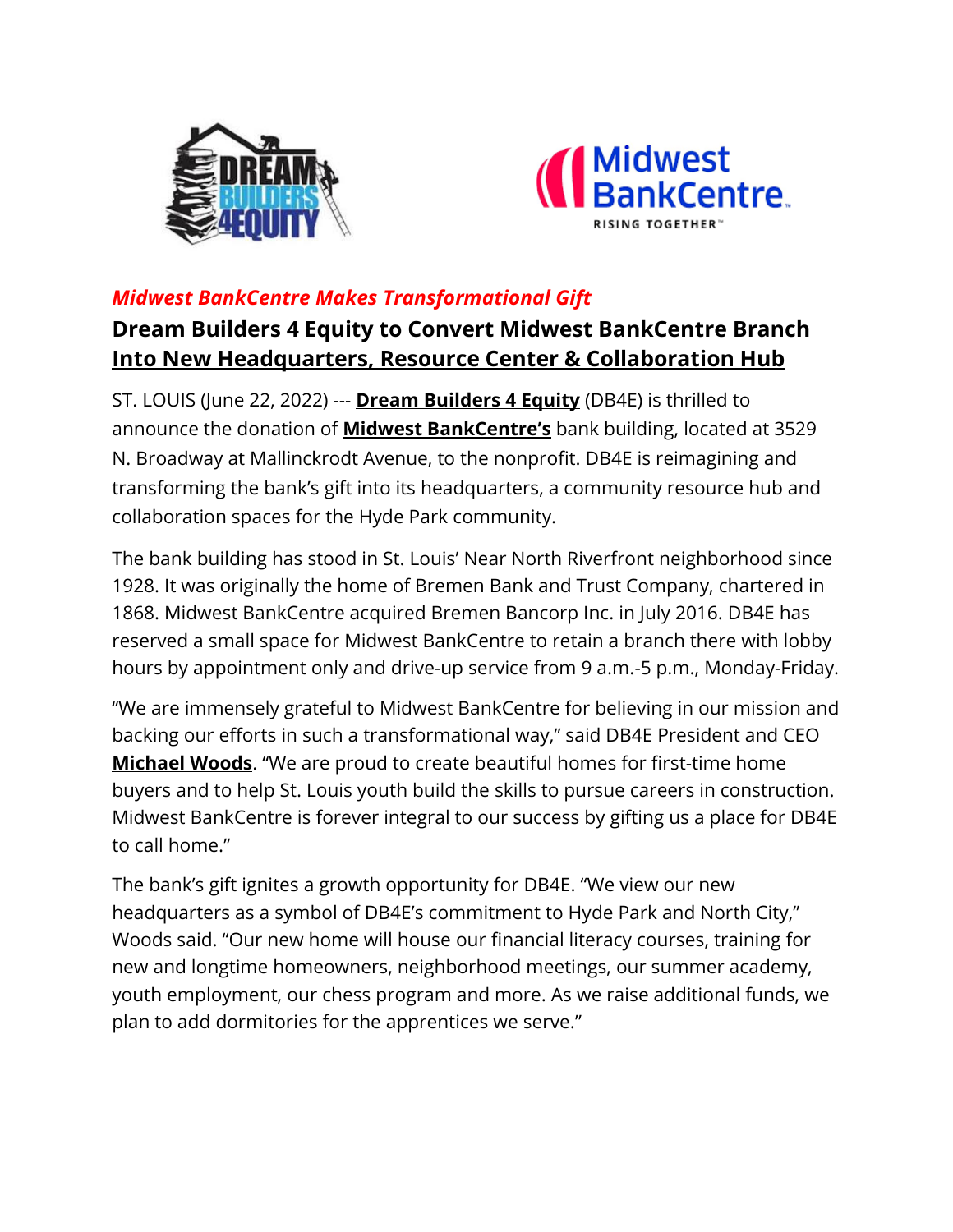DB4E has initiated fundraising to renovate and convert the building for its programming. Contributors are asked to donate or become a monthly giver via its [website.](https://www.dreambuilders4equity.org/)

**Sean Spencer**, executive director of **Tower Grove Neighborhoods Community Development Corporation (TGNCDC)**, was instrumental in introducing DB4E and Midwest BankCentre. In 2018, Midwest BankCentre donated 1.9 acres in the 4900 block of Gravois Ave. valued at \$1.63 million to TGNCDC for development of new affordable senior housing near Bevo Mill. DB4E and Midwest BankCentre have worked together since early 2021 to ensure the building will be a strong community asset. The property title transferred to DB4E on May 2, 2022.

The bank's donation, valued at \$570,000, includes the bank building and associated land parcels totaling 1.25 acres. DB4E plans to build 15 new one-bedroom apprentice dormitories to be leased to young adults employed by DB4E for its home building and repair program.

"Providing access to quality housing for our apprentices during a critical time in their development and supporting their transition to living independently provide a strong launch for their path to success," Woods said. "Our new home will be the training ground not only for construction skills but also for learning to become productive, financially literate adults who will be inspired to help others follow in similar footsteps."

"We are happy for this opportunity to live our mission as a community-focused, customer-centric, values-based community bank that helps us all rise together," said **Orvin T. Kimbrough**, chairman and CEO of Midwest BankCentre. "Our donation strengthens our impact on helping local communities thrive through access to opportunity and capital. It also amplifies our dedication to shared prosperity in partnership with nonprofits doing great work in our region. We look forward to DB4E's continued impact on helping the promise of our youth blossom into lifelong skills that pave the way to home ownership and neighborhood rejuvenation."

The state's **Affordable Housing Assistance Program** (AHAP), offered through the **Missouri Housing Development Commission**, provided a tax credit to the bank for its donation to a community-based nonprofit for affordable housing assistance or market-rate housing in distressed communities.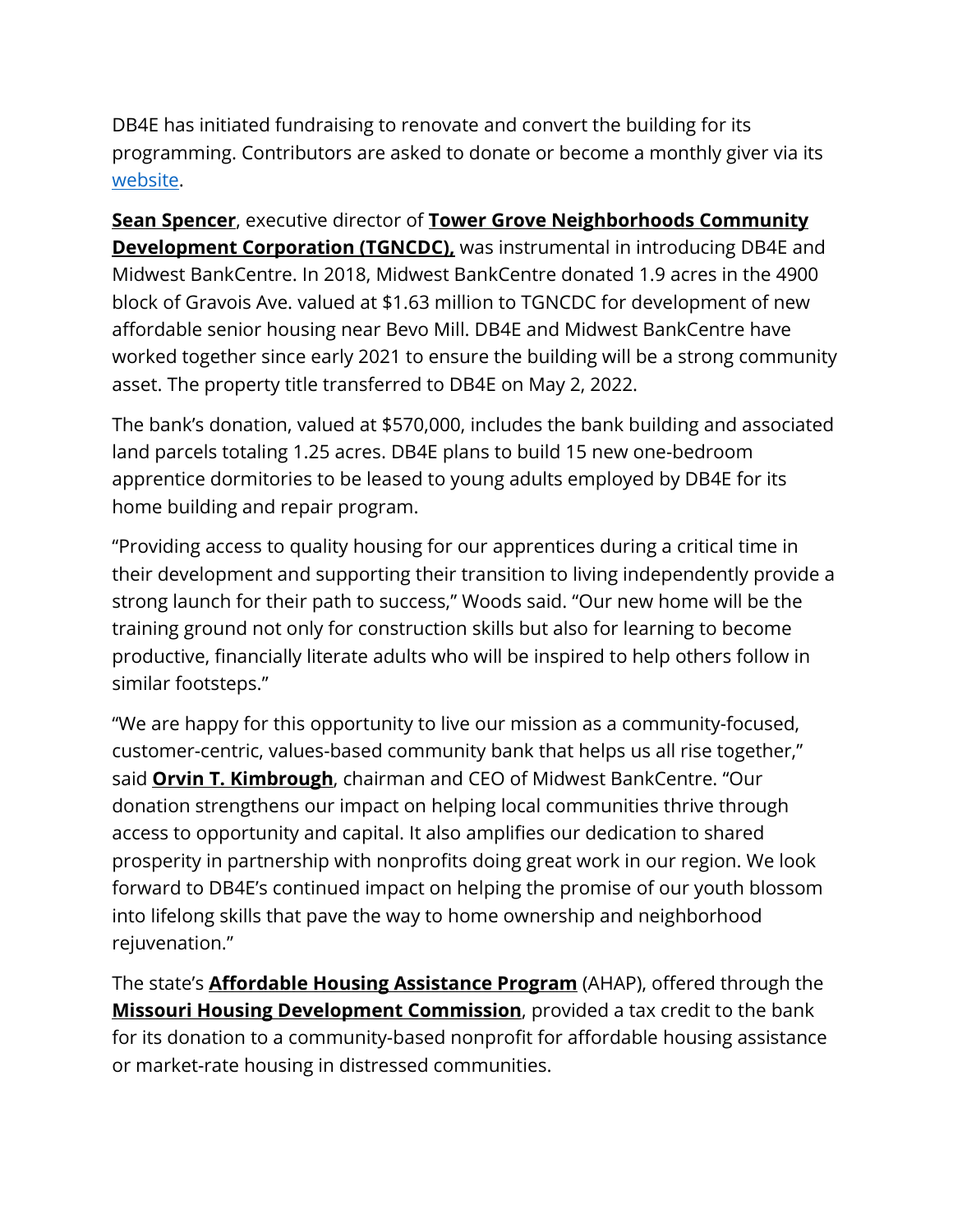Since its launch in 2016, DB4E has pioneered a new workforce development model that teaches trainees ages 16 to 24 about construction, personal finance and real estate investing. "In our first six years, about 75 participants have completed training and made progress toward the organization's goal of renovating 50 properties in the Hyde Park neighborhood by 2025," Woods said. "Through partnerships with local minority contractors, trainees obtain equity in the form of scholarships once properties are sold. That ownership model creates a sense of value and pride."

Participants also serve local senior citizens with free home repairs and landscaping as part of their training and community service. Trainees keep a journal to chronicle their yearlong training and contribute selections to a book that is sold, participating in the proceeds.

"Midwest BankCentre recognized our organization's vision to transform North St. Louis City into a place where the community has the resources to own and shape its own future. Our young people see DB4E's growth as living proof that anything is possible," Woods said. "Our 95% retention among participants demonstrates our success in encouraging and uplifting our young people in special ways. We see a reflection of ourselves in them, and our young people are able to build pride and confidence as they see a reflection of themselves in us."

*Editor's Note:* Dream Builders 4 Equity's new headquarters is located at 3529 N. Broadway, St. Louis, Mo. 63147. For an update on the organization's program in Hyde Park, see [DB4E's 2025 Impact Update.](https://www.dreambuilders4equity.org/updates/hydepark2025impactupdate)

*About Dream Builders 4 Equity:* Dream Builders 4 Equity (DB4E) is a St. Louis-based 501(c)3 organization envisioning a world in which all communities have the courage to dream, the skills to build, and the resources to own their future. DB4E believes the foundation of thriving communities is formed in equitable resources and opportunities for youth, residents, businesses, and real estate development, which comprise the 4 Pillars of our Equitable Development model. Its goal is to tackle the vacant home epidemic plaguing the St. Louis region by hiring minority contractors and high school youth to do large scale, community-led developments in neighborhoods that have been historically divested, transforming them into thriving communities where residents can live out their full potential. Visit DB4E a[t](http://www.dreambuilders4equity.org/) [dreambuilders4 equity.org](http://www.dreambuilders4equity.org/) and on [Facebook](https://www.facebook.com/search/top?q=dream%20builders%204%20equity) and Instagram. More at: [https://www.facebook.com/mark.butler.9022662/videos/10109831000378390.](https://www.facebook.com/mark.butler.9022662/videos/10109831000378390)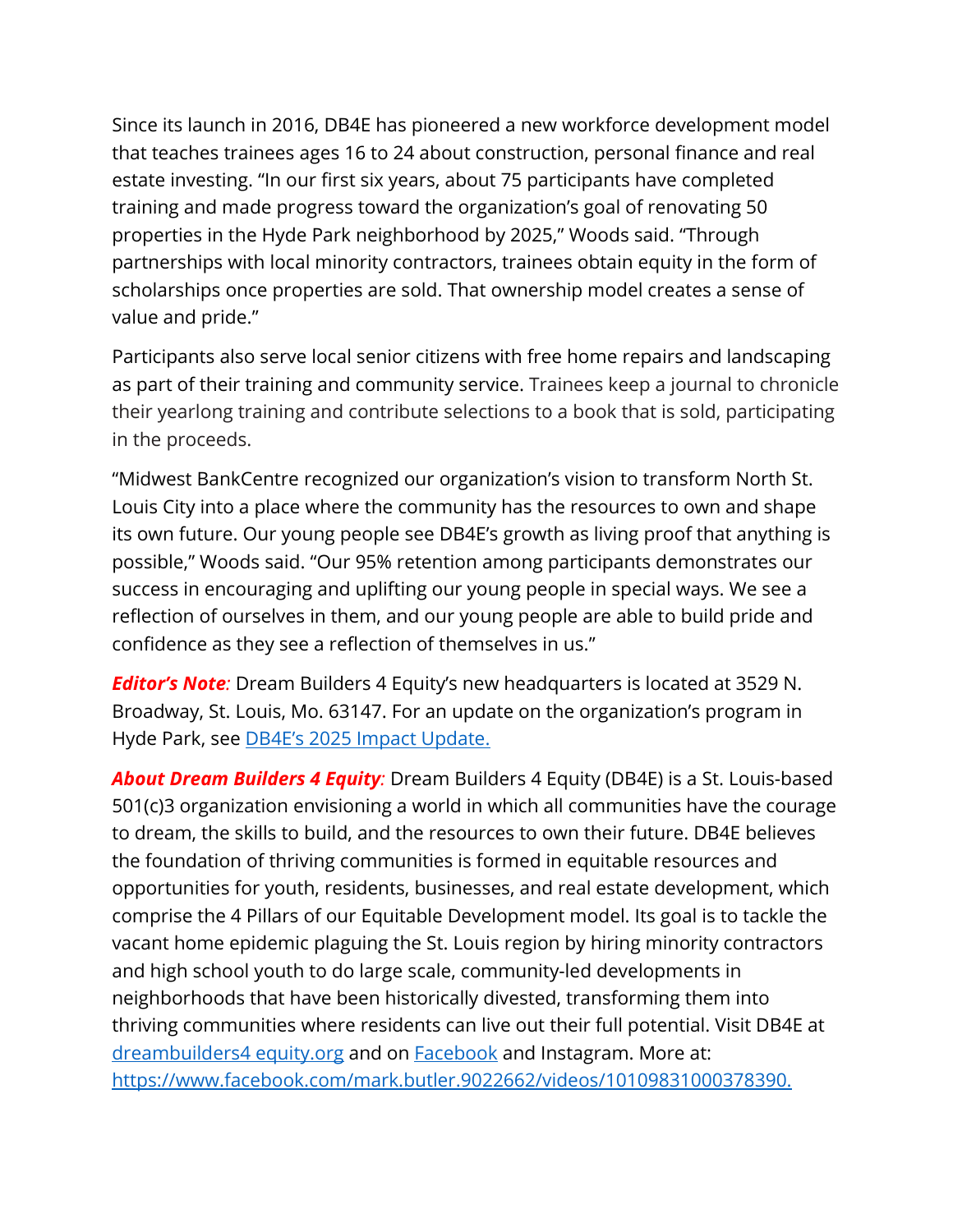#### *About Midwest BankCentre:*

Midwest BankCentre's current assets exceed \$2.3 billion and deposits total more than \$1.8 billion. A mainstay of the greater St. Louis community banking scene since 1906, the Bank employs a staff of about 280 working at 18 bank locations in the City of St. Louis, St. Louis, Jefferson and St. Charles counties in Missouri and St. Clair County in Illinois. It empowers people, enables business and energizes neighborhoods through the strength of its financial services. Midwest BankCentre has won national awards for its success in bringing mainstream financial services to unbanked and underbanked citizens in the region and other diversity and inclusion contributions.



*Dream Builders 4 Equity President and CEO Michael Woods (front row, second from right) accepts a plaque marking the donation of Midwest BankCentre's North Broadway branch at 3529 N. Broadway to the nonprofit from Midwest BankCentre, represented by (from left) Executive Vice President-Community & Economic Development Wes Burns, Chief Information Officer Kelvin Taylor and (far right) Senior Vice President-Retail Market Manager Ashley O'Neal. They're surrounded by youths participating in Dream Builders 4 Equity workforce development programs.*

**Photo by Solstice Productions LLC**